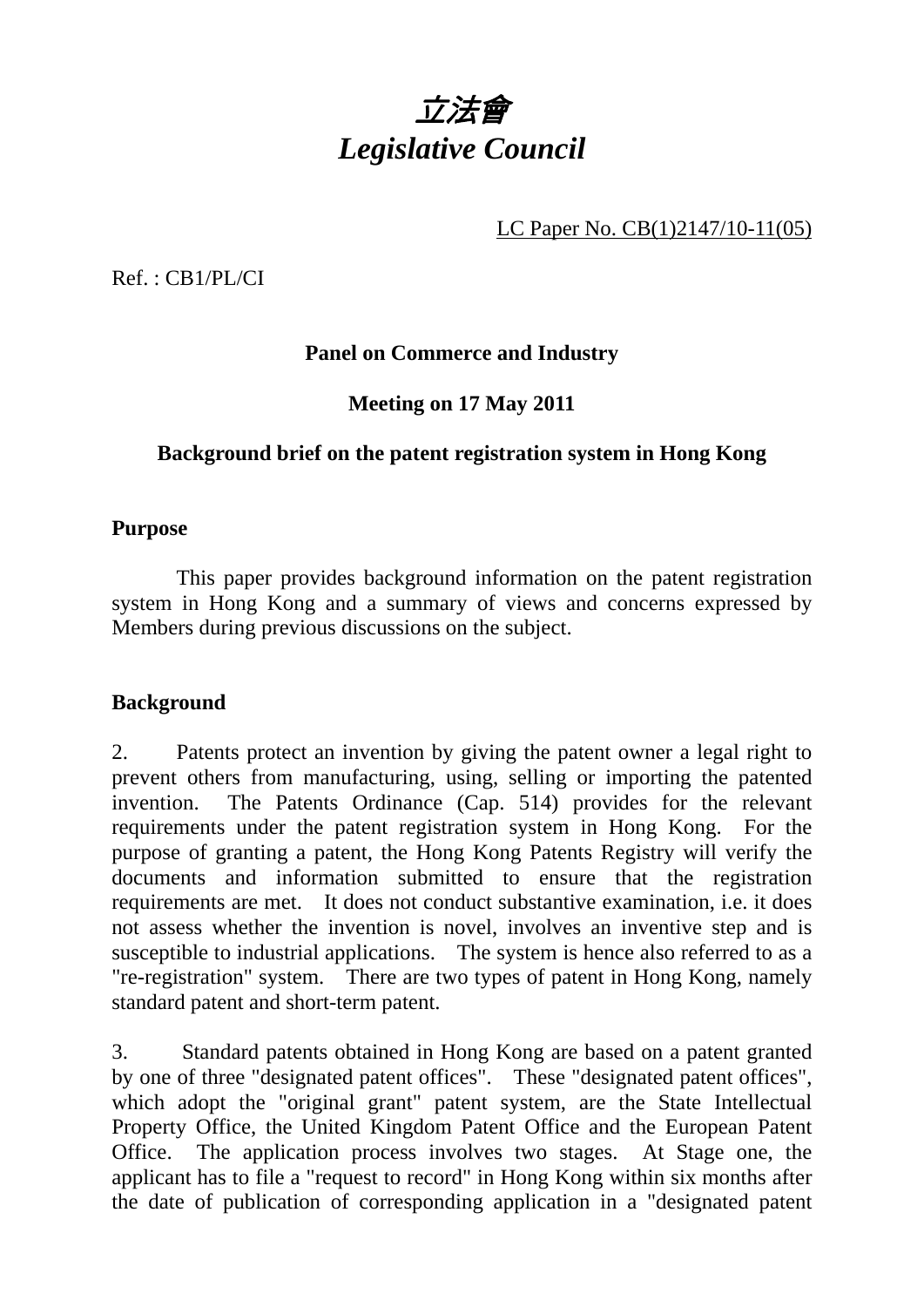office". At Stage two, the applicant has to file a "request for registration and grant" in Hong Kong within six months after the date of grant of the designated patent by the "designated patent office" or publication of the "request to record" in Hong Kong, whichever is later. The Hong Kong Patents Registry will normally grant the patent within a few months after receiving the relevant certifying document from the "designated patent office". The total application and publication fee for a standard patent is \$896. A standard patent may remain in force for a maximum term of 20 years.

4. As for short-term patent, the applicant files the application direct with the Hong Kong Patents Registry without having to go through a "designated patent office". The applicant will need to submit a search report prepared either by one of the "designated patent offices" or by any International Searching Authority appointed pursuant to Article 16 of the Patent Co-operation Treaty. The Hong Kong Patents Registry will grant the short-term patent after satisfying itself that the information required is fully furnished. Such a process normally takes a few months. The total application and publication fee for a short-term patent is \$823. A short-term patent may remain in force for a maximum term of eight years.

5. According to the Administration, the statistics of patent applications in recent years are summarized as follows:

| Year                                 | <b>Standard</b><br>patent | <b>Short-term</b><br>patent |
|--------------------------------------|---------------------------|-----------------------------|
| 2005-2010                            |                           |                             |
| Average no. of applications per year | around $12000$            | around 530                  |
| Average no. of grants per year       | 5 200<br>around           | around 460                  |
| 2010                                 |                           |                             |
| No. of applications                  | 11 702                    | 614                         |
| No. of grants                        | 5 3 5 3                   | 522                         |

### **Previous discussions**

6. Members have discussed at various forums issues on the patent registration system in Hong Kong since 2009.

7. At the Council meeting on 9 December 2009, Hon WONG Ting-kwong raised a question on the patent registration system. He asked the Administration to consider setting up an "original grant" patent system in Hong Kong, and provide training to local talents for preparing patent specifications and setting up a system to recognize the relevant professional qualifications.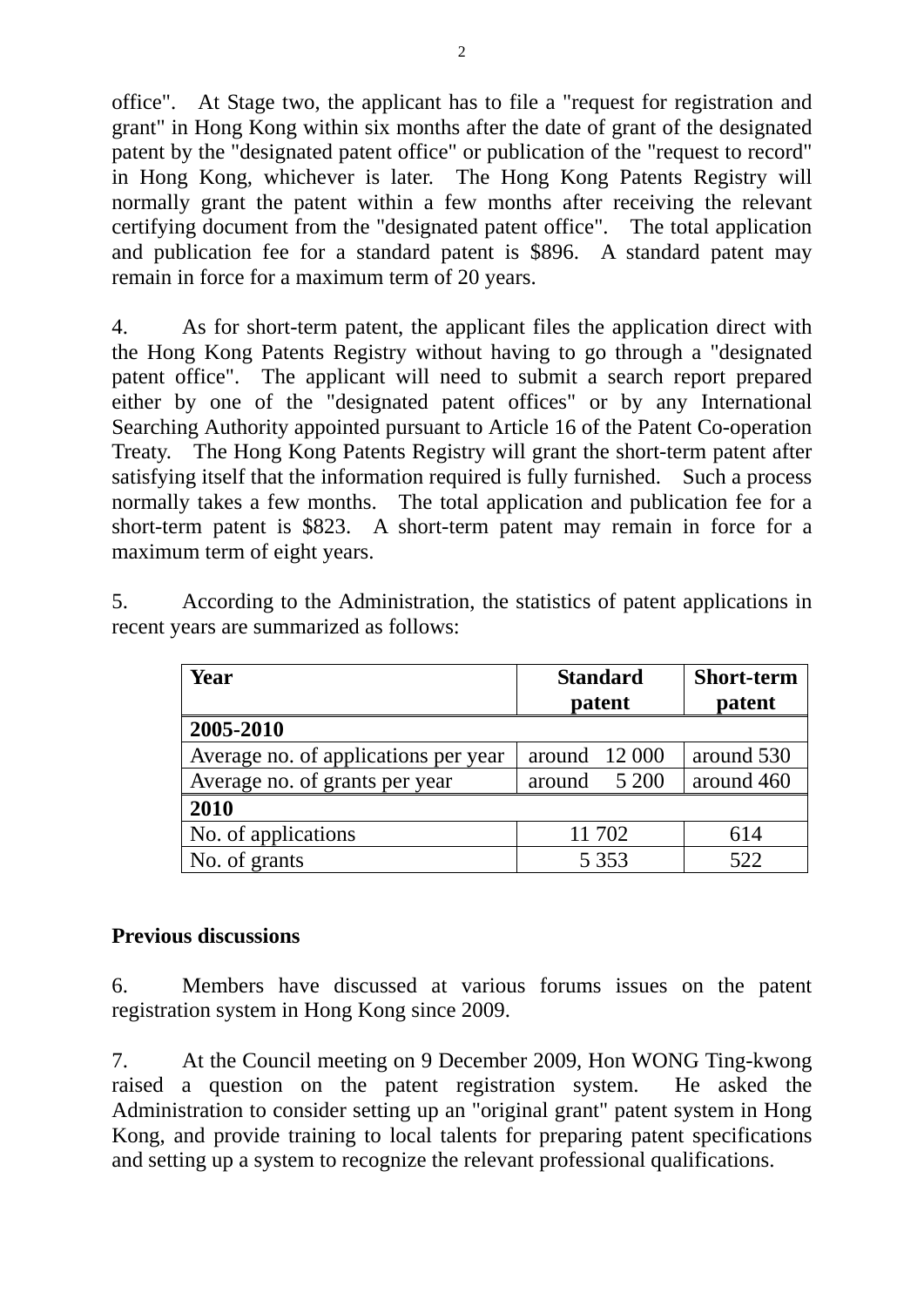8. At the Panel meeting on 15 March 2011, the Administration briefed the Panel on Commerce and Industry (the Panel) on the development of the trade relations between the Mainland and Hong Kong, and on matters relating to commerce and industry discussed at the 16th Working Meeting of the Hong Kong/Guangdong Co-operation Joint Conference held on 28 February 2011 in Guangzhou. Panel members called on the Administration to consider establishing an "original grant" patent system, in particular with the co-operation between Hong Kong and the Guangdong Province, and exploring the possibilities of fostering mutual recognition of patent system between the two places under the Mainland and Hong Kong Closer Economic Partnership Arrangement. Panel members also expressed that if the Mainland enterprises could apply for internationally recognized standard patents for their products in Hong Kong, it would help them tap the overseas market, thus creating huge business opportunities for the patent industry in Hong Kong.

9. At the special meeting of the Finance Committee on 21 March 2011, some Members raised questions on the timetable and details of the review of the Hong Kong patent system and the public consultation exercise on the review. Members noted that the Administration did not have any preconceived notion or stance regarding the scope and direction of the review. The Administration would listen carefully to proposals and views from all fronts before deciding whether and if so how the current system should be changed. A forum was held on 28 February 2011 to kick start the review. Over 160 representatives from the legal, patent agency, industry, academic and scientific research and development sectors attended the forum. The review might have far-reaching impact on Hong Kong's patent system as well as the development of innovation and technology. The Administration would consider opinions from all fronts with a view to formulating, in about a year, the general direction for the further development of Hong Kong's patent system.

### **Recent developments**

10. At the Council meeting on 11 May 2011, Dr Hon PAN Pey-chyou raised a question on the patent registration in Hong Kong. He asked the Administration to consider introducing the "original grant" patent system, and the "utility model patents" system to dovetail with the unique features of local industries and foster the development of creative industries in Hong Kong. He also called on the Administration to provide legal assistance to Hong Kong's small and medium enterprises in respect of the vetting procedures for patent rights and in the event of patent disputes so that they would not lose the opportunity of having fair arbitration due to huge arbitration costs.